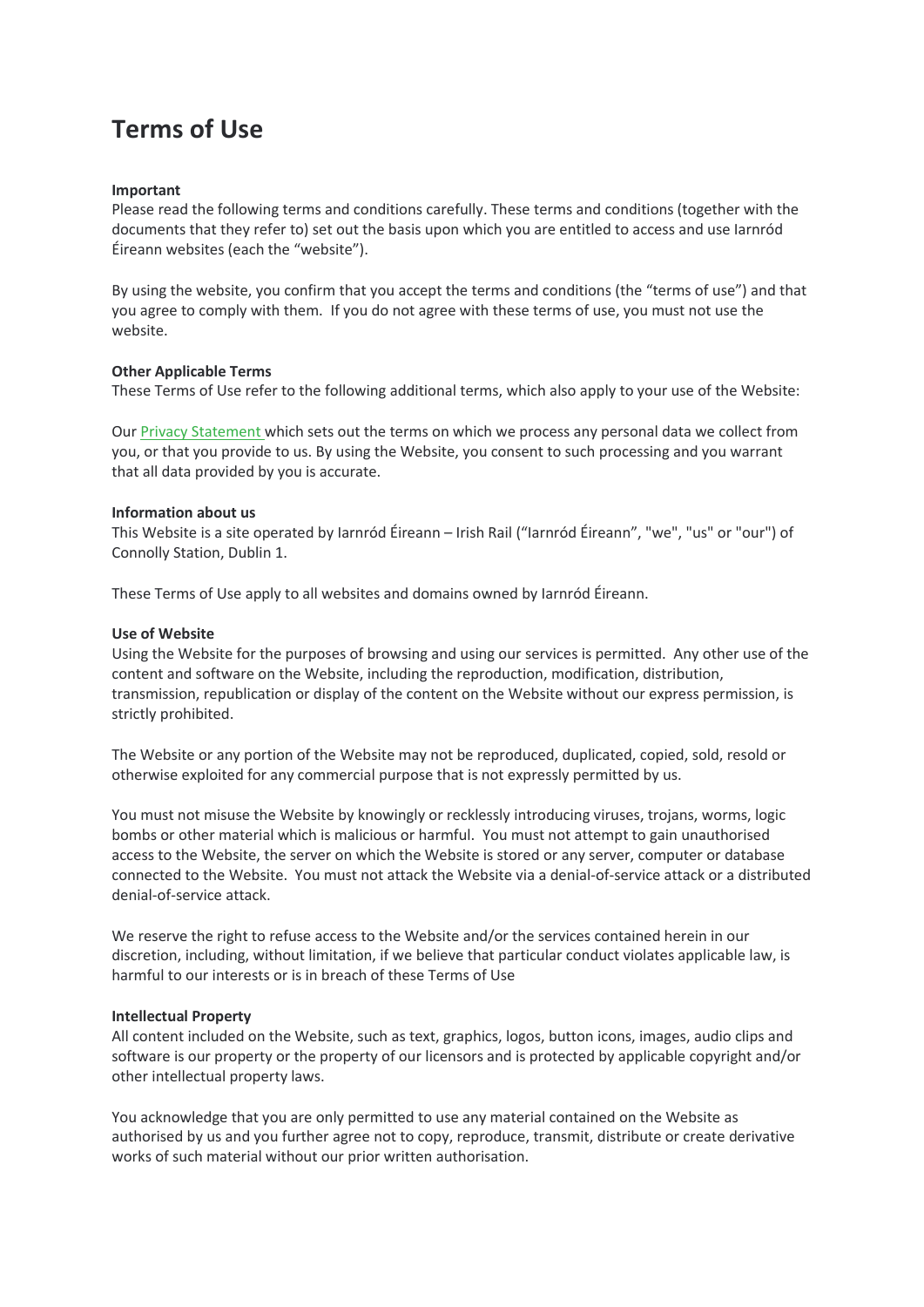#### **Limitation of Liability and Disclaimer**

You hereby acknowledge and agree that the Website is available for use 'as is' and 'as available', with no warranties of any kind whatsoever and that, without prejudice to the generality of the foregoing, we make no warranty regarding, and shall have no responsibility for, the accuracy, availability, reliability, security, fitness for purpose or performance of the Website or the contents thereof.

You acknowledge and agree that we may temporarily suspend access to the Website for any reason without notice, including but not limited to where there is a breakdown, error, defect or malfunction of any part of the Website.

Except as expressly set out in these Terms of Use, all representations, warranties, terms and conditions whether express or implied in relation to the Website or the information contained herein are hereby excluded to the fullest extent permitted by law.

Due to the fact that we cannot guarantee that the Website will be fault free or that the information contained on the Website will be correct, you agree that we shall not be liable for any loss or damage whatsoever arising out of or in connection with the Website or the contents thereof, whether under theories of contract, tort (including negligence), strict liability or otherwise

#### **Compliance with Applicable Laws**

Due to the global nature of the Internet you agree to comply with all local laws regarding online conduct. You also agree to comply with any applicable rules regarding the export of any technical data from any country

#### **Links to Other Websites**

The Website may contain links to websites operated by third parties. Such links are provided for your convenience only. We have no control over these websites and we are not responsible for their availability or content. The inclusion on the Website of links to such other websites does not imply any endorsement of the material on such websites or any association with their operators.

#### **Linking to the Website**

You may link to the home page of the Website, provided you do so in a way that is fair and legal and does not damage our reputation or take advantage of it. You must not establish a link in such a way as to suggest any form of association, approval or endorsement on our part where none exists. You must not establish a link to the Website in any website that is not owned by you. The Website must not be framed on any other site, nor may you create a link to any part of the Website other than the home page. We reserve the right to withdraw linking permission without notice.

If you wish to make any use of content on the Website other than that set out above, please [Contact Us.](http://www.irishrail.ie/legal/terms-conditions#Contact%20Us)

#### **Variations**

These Terms of Use and any documents referred to herein may be amended from time to time by us. The Website will specify the latest date on which the terms of use have been amended.

#### **Governing Law**

These Terms of Use shall be governed by and construed in accordance with the laws of Ireland and you hereby submit to the exclusive jurisdiction of the Irish Courts.

#### **Contact Us**

If you have comments or questions about our Terms of Use, please [Contact Us.](http://www.irishrail.ie/legal/terms-conditions#Contact%20Us)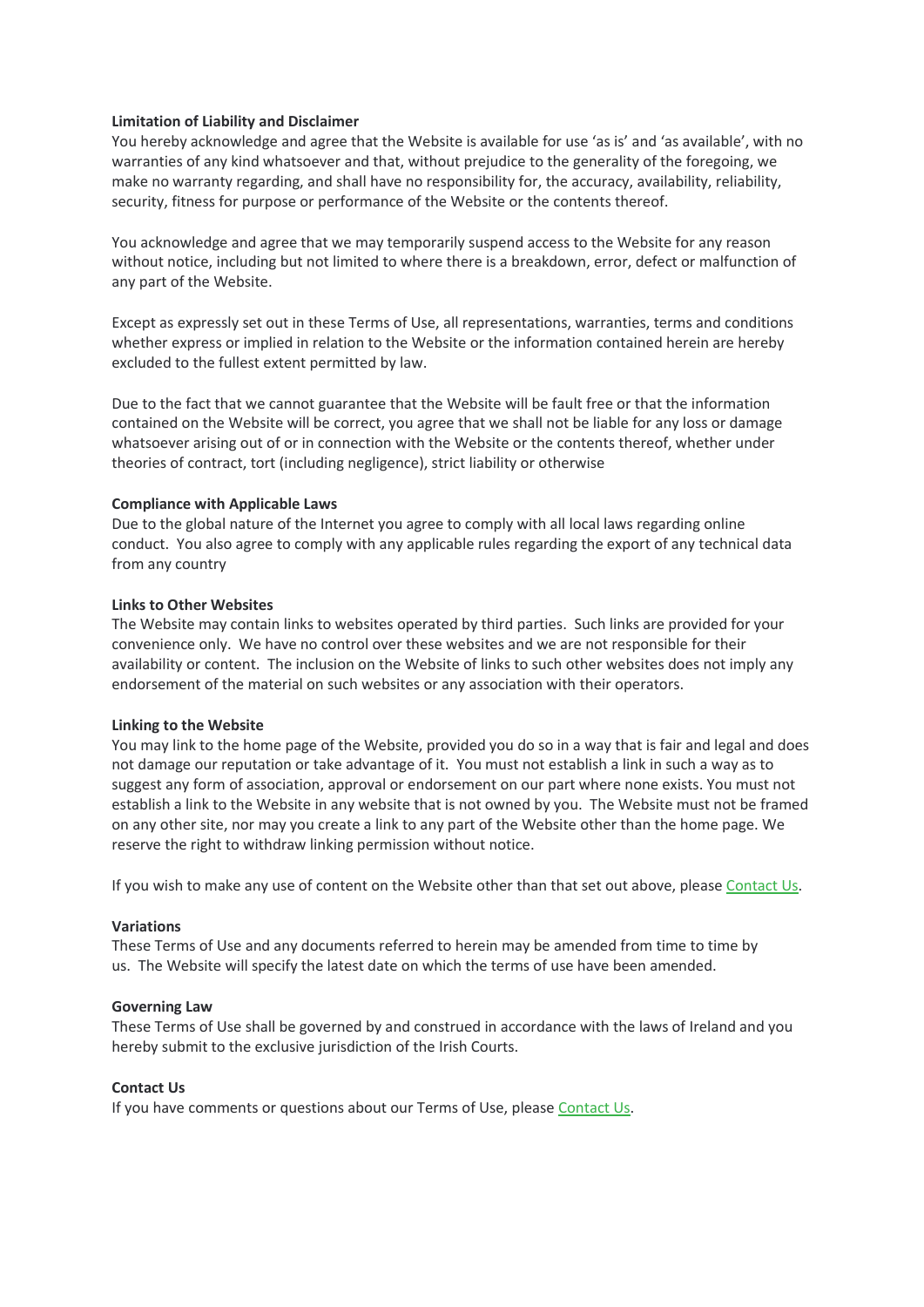# **Privacy Statement**

#### **Iarnród Éireann respects your privacy**

This Privacy Statement is issued by Iarnród Éireann – Irish Rail of Connolly Station, Dublin 1 ("**Iarnród Éireann", "we", "us", "our")**.

Iarnród Éireann respects your privacy and is committed to protecting it. The purpose of this Privacy Statement is to inform you of the data relating to you that we collect and use in connection with this website and the uses (including disclosures to third parties) we make of such data.

If you have any questions about our use of your personal data, please [contact us.](http://www.irishrail.ie/legal/terms-conditions#Contact%20Us)

#### **Sites covered by this Privacy Statement**

This Privacy Statement applies to all websites and domains owned by Iarnród Éireann.

#### **Links to non-Iarnród Éireann websites**

Iarnród Éireann websites may provide links to third-party websites for your convenience and information. Iarnród Éireann is not responsible for the privacy practices or the content of such websites or for the privacy policies and practices of other third parties.

#### **Personal Data that we Collect and Process**

We collect and process personal data relating to you in connection with your use of this website and our relationship with you. The types of personal data you provide to us on these pages may include:

- Your name and contact details, including your postal address, phone number and e-mail address;
- your user ID and password to your account on our website;
- your credit/debit card or bank account details;
- your contact preferences;
- your educational and employment background;
- the Internet Protocol (IP) address from which you access the Website (an IP address is the number automatically assigned to your computer when you are surfing the web); and
- any other information relating to you that you provide to us or that we generate about you in connection with your use of the website

#### **Requirement to Provide Personal Data**

You are not under a statutory or contractual obligation to provide us with any personal data.

#### **Non-personal information**

We collect and analyse certain statistical information about the use of this website ("**non-personal information**"). When you visit our website, the following non-personal information is retained about that visit:

- the previous website from which you accessed the Website;
- the identity of any search engine used to access the Website, and any search terms used;
- the IP address of any link used to access the Website;
- the type of browser and operating system used to access the Website;
- the date and time of your access to the Website;
- a list of all the pages visited while in the Website; and
- the page from which you exit the Website

Most non-personal information is collected via cookies or other analysis technologies. To learn more about Iarnród Éireann's use of cookies, please see below.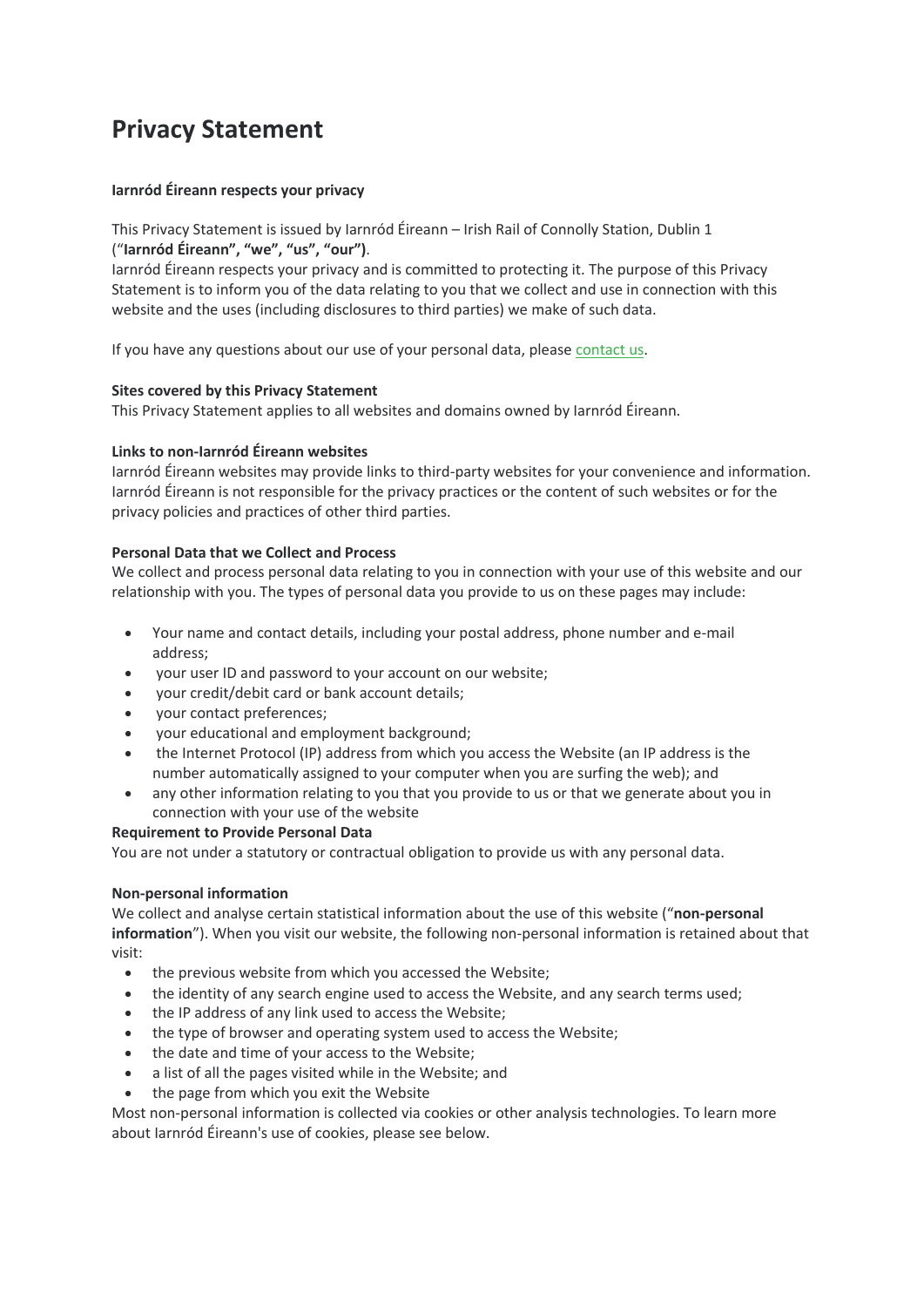#### **Children's privacy**

Iarnród Éireann is committed to protecting the privacy needs of children and we encourage parents and guardians to take an active role in their children's online activities and interests. Iarnród Éireann does not knowingly collect information from children under the age of 13 and Iarnród Éireann does not target its websites to children under 13.

#### **Iarnród Éireann's use of cookies**

Cookies are small data files placed on your computer or internet enabled device by websites in order to add functionality. A cookie can be used to identify a user's computer or internet enabled device to the website, or to other third party websites. Cookies help to improve the usage and effectiveness of the website, for example by remembering preferences expressed by a user or tracking a user's use of the website for statistical analysis.

If you would like to restrict the use of cookies, you can turn off the cookie acceptance option in your browser settings. Links to advice on how to do this for the most popular Internet browsers are provided below for convenience and will be available for the Internet browser of your choice either online or via the software help (normally available via key F1). Please note that disabling cookie support may prevent the website from functioning properly and you may not be able to fully utilise all of its features and services.

Please see our [Cookie Policy](http://www.irishrail.ie/legal/terms-conditions#%20Cookie%20Policy) for further details on the cookies that we use.

#### **How Iarnród Éireann uses your personal data and non-personal information**

Iarnród Éireann uses your personal data to provide you with products or services and to help us better understand your needs and interests. Specifically, we use your information to help you complete a transaction or order, to communicate with you, to provide service and support, to update you on services and benefits, to personalize promotional offers and to personalize some Iarnród Éireann websites. Occasionally we may also use your information to contact you for market research regarding Iarnród Éireann products or services. We will give you the opportunity to choose your privacy preferences regarding such communications.

Credit card information is used only for payment processing and fraud prevention. Credit card information is not used for any other purpose by our financial services providers or Iarnród Éireann.

Non-personal information is aggregated for reporting about Iarnród Éireann website usability, performance and effectiveness. It is used to improve the customer experience, usability and website content.

#### **Legal basis for processing personal data**

The legal bases on which we process your personal data are:

- that this is necessary for the performance of tasks that we carry out in the public interest or in the exercise of official authority vested in us by law;
- that this is necessary for compliance with a legal obligation that applies to us;
- that this is necessary for the performance of our contract with you; or
- that you have given your consent to the processing

#### **Who Iarnród Éireann shares your information with**

We may disclose your personal data to other organisations in connection with the above purposes including

 to third parties who we engage to provide services to us in connection with the website, such as outsourced service providers, IT service providers, professional advisers and auditors;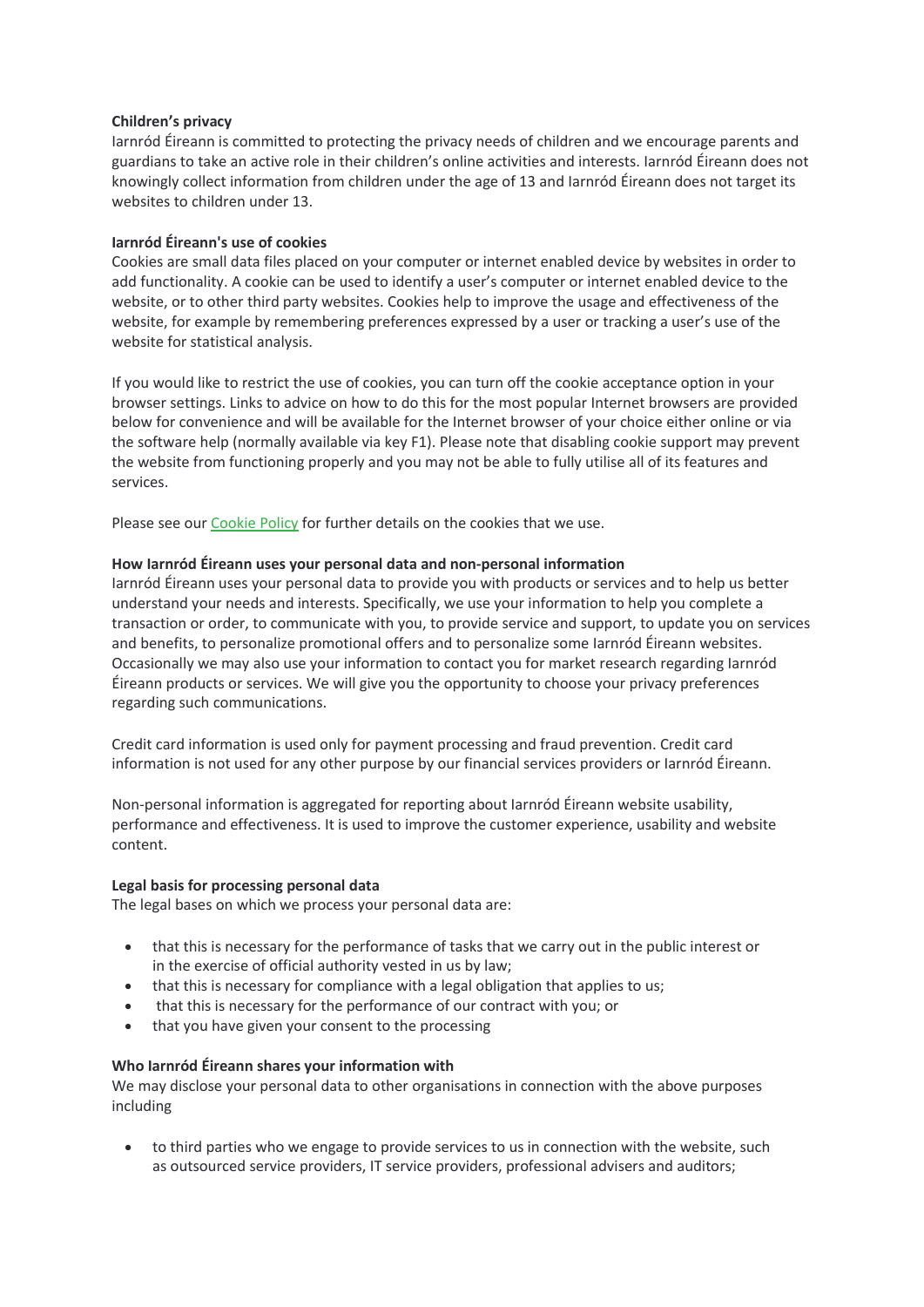- to other members of our corporate group;
- to any successor owners or operators of the Website; and
- to other public authorities and bodies where required or permitted by law, such as the Gardaí or other law enforcement authorities for the purposes of the prevention, investigation or detection of crime

Iarnród Éireann will not sell, rent or lease your personal information to others.

#### **Retention**

We will not hold your personal data for longer than is necessary. We retain your personal data for as long as we need it for the purposes described in this Privacy Statement, or to comply with our obligations under applicable law and, if relevant, to deal with any claim or dispute that might arise between you and us.

#### **Transfers**

In connection with the above we may transfer your personal data outside the European Economic Area, including to a jurisdiction which is not recognised by the European Commission as providing for an equivalent level of protection for personal data as is provided for in the European Union, for example for example [surveymonkey](https://www.surveymonkey.com/) is an online customer research tool provided by a company in the US and is used to carry out market research on our product or services.

If and to the extent that we do so, we will ensure that appropriate measures are in place to comply with our obligations under applicable law governing such transfers. These may include entering into a contract governing the transfer that contains the 'standard contractual clauses' approved for this purpose by the European Commission or, in respect of transfers to the United States of America, ensuring that the transfer is covered by the EU-US Privacy Shield framework. If you would like to receive further details of the measures that we have taken in this regard, please [Contact Us.](http://www.irishrail.ie/legal/terms-conditions#Contact%20Us)

#### **Your Rights**

You have the following rights, in certain circumstances and subject to certain restrictions, in relation to your personal data:

- the right to access your personal data;
- the right to request the rectification and/or erasure of your personal data;
- the right to restrict the use of your personal data;
- the right to object to the processing of your personal data;
- the right to receive your personal data, which you provided to us, in a structured, commonly used and machine-readable format or to require us to transmit that data to another controller; and
- where our processing of your personal data is based on you having provided consent, the right to withdraw your consent to the processing at any time

If you wish to exercise any of the rights set out above, or have comments or questions about our Privacy Statement, please [Contact Us.](http://www.irishrail.ie/legal/terms-conditions#Contact%20Us)

## **Your Marketing Choices**

Iarnród Éireann gives you the choice of receiving a variety of information that complements our products and services. You can subscribe to receive certain product and service specific information and Iarnród Éireann marketing communications. Iarnród Éireann communications may include new product information, special offers, or an invitation to participate in market research. We give you a choice regarding delivery of Iarnród Éireann communications by postal mail, e-mail and telephone. We will make every effort to honour your preferences. This option does not apply to communications for the purpose of administering order completion.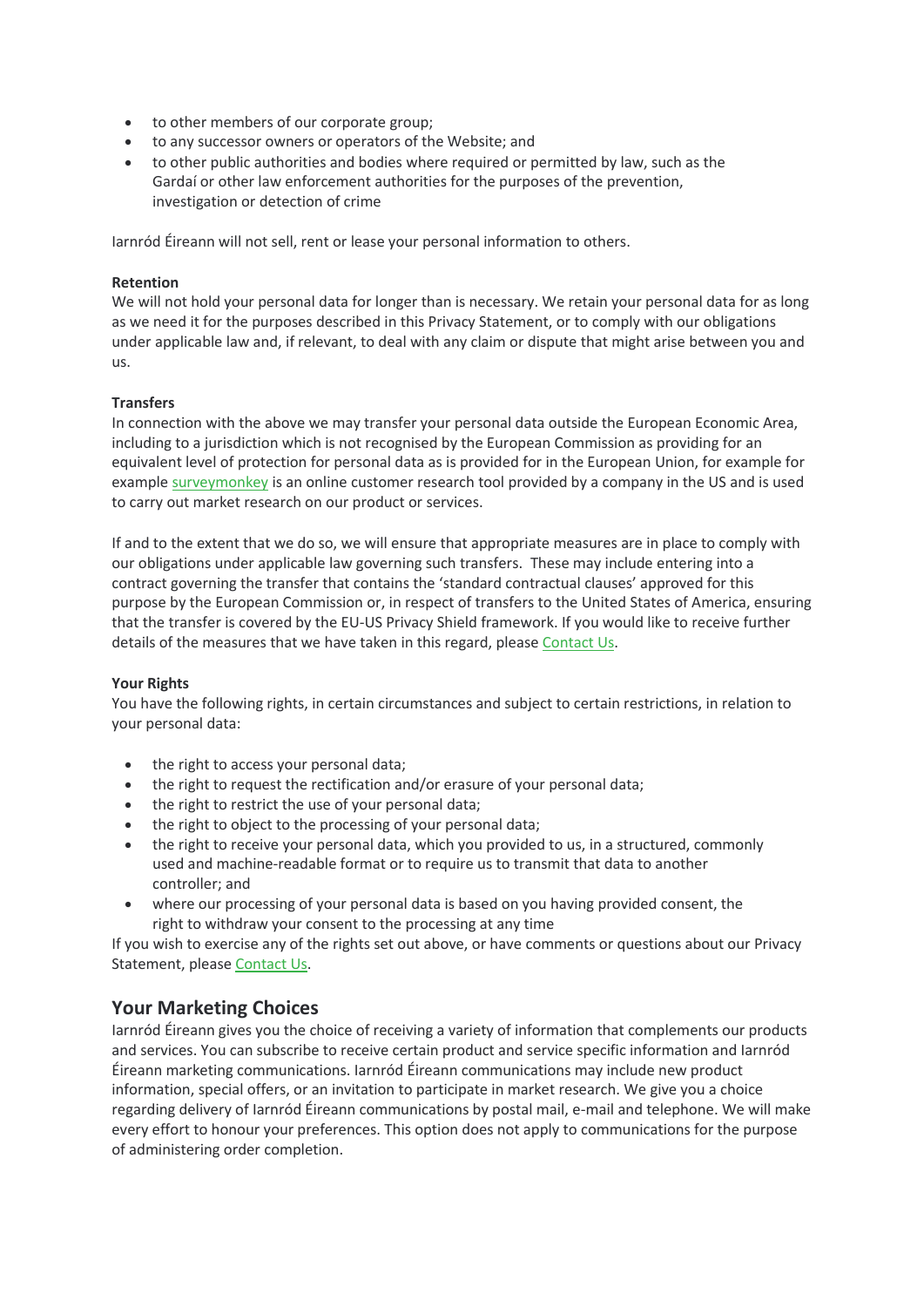You can choose whether to receive marketing communications by following the instructions at the time of entering your personal data ("opt-in").

To opt-out of receiving communications you have expressly requested (such as e-mail newsletters, software updates, etc.), use any of the following methods:

- Select the e-mail "opt-out" or "unsubscribe" link, or follow the opt-out instructions included in each subscription communication
- Return to the Web page(s) where you originally registered your preferences and follow the opt-out instructions
- Write to the Iarnód Éireann Digital Channels [\(Contact Us\)](http://www.irishrail.ie/legal/terms-conditions#Contact%20Us) be sure to provide your name, email and postal address, and relevant information about your Iarnród Éireann registrations

#### **Access to and accuracy of your information**

Iarnród Éireann strives to keep your personal information accurate. We have implemented technology, management processes and policies to maintain customer data accuracy. We will provide you with access to your information, including making reasonable effort to provide you with online access and the opportunity to change your information. To protect your privacy and security, we will also take reasonable steps to verify your identity, such as a password and user ID, before granting access to your data. Certain areas of Iarnród Éireann websites may limit access to specific individuals through the use of passwords and other personal identifiers.

#### **Keeping your information secure**

Iarnród Éireann is committed to protecting the information you provide. To prevent unauthorized access or disclosure, to maintain data accuracy, and to ensure the appropriate use of the information, Iarnród Éireann has in place appropriate physical and managerial procedures to safeguard the information we collect.

When you purchase travel tickets online or access your personal profile you can do so through a secure server. The use of Secure Socket Layer (SSL) technology means that all personal information, such as your credit/debit card number, will be encrypted as it travels from your computer to the Iarnród Éireann Online Booking Engine. When received, the information is decrypted and processed in the same way as a normal card transaction by telephone. This security measure is working when you see either the symbol of an unbroken key or closed lock (depending on your browser) on the bottom of your browser window.

If your browser supports SSL, and if you entered our site via our secure server access, then transmission of any sensitive data will be protected. If your browser does not support SSL, we recommend that you upgrade to the latest version of any browser to enhance the security of further transactions, otherwise the transmission of your personal data may not be protected and Iarnród Éireann disclaims any responsibility in this regard.

#### **Changes to this statement**

We may occasionally update this Privacy Statement. We encourage you to periodically review this policy for the latest information on our privacy practices. The Privacy Statement will specify the latest date on which the terms have been amended.

#### **Complaints**

If you are not happy with the way we are using your personal data or how we facilitate your rights or comply with our obligations under applicable data protection law, you have the right to make a complaint to the Data Protection Commission by emailing [info@dataprotection.ie.](mailto:info@dataprotection.ie)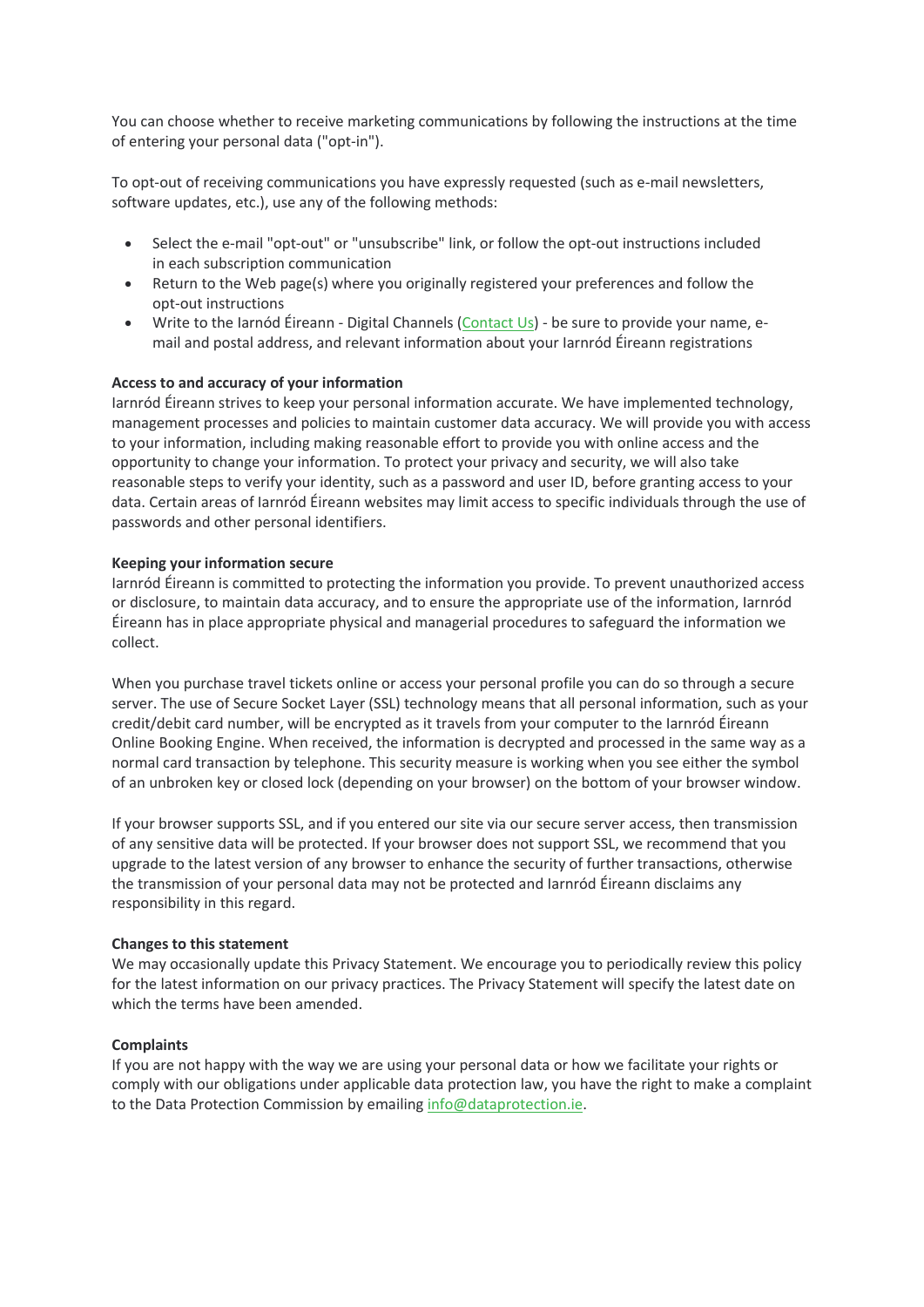# **Iarnród Éireann - Irish Rail Cookie Policy**

Iarnród Éireann respects the privacy of all visitors to our website. This Cookie Policy outlines our policy concerning the use of cookies on all Iarnród Éireann websites.

We may update our Cookies Policy to reflect any changes in technology or data protection law. Any updates or changes that may affect how we use cookies or how you as a user can manage cookies will appear on this page.

### **What are cookies?**

Cookies are small data files placed on your computer or internet enabled device by websites in order to add functionality. A cookie can be used to identify a user's computer or internet enabled device to the website, or to other third party websites. This allows websites to improve the way they work, such as remembering preferences expressed by a user or tracking a user's use of a website for statistical analysis. Typically, cookies involve the assigning of a unique number to the visitor. More information about cookies can be found on www.aboutcookies.org and [www.allaboutcookies.org](http://www.allaboutcookies.org/)

## **Cookies on Iarnród Éireann websites**

Iarnród Éireann sets the following types of cookies on your device when you visit any of our websites:

- Strictly necessary cookies
- Performance and analytics cookies
- Targeting and advertising cookies

These cookies are a mixture of first party cookies, which we set ourselves, and third party cookies that are set by third party service providers.

**Strictly necessary cookies -** We use the following cookies which are strictly necessary to allow you to access our websites, to move between pages and to receive services which you have requested:

| <b>Strictly necessary cookies</b> |          |                    |                         |  |  |  |
|-----------------------------------|----------|--------------------|-------------------------|--|--|--|
| <b>Cookie Name</b>                | Provider | <b>Description</b> | <b>More Information</b> |  |  |  |
|                                   |          |                    |                         |  |  |  |

These cookies include session cookies that allow users to stay logged in while navigating through our websites and to carry out essential tasks such as adding items to a shopping basket when purchasing tickets on our websites.

These cookies don't usually contain any personal data and are typically set by Iarnród Éireann to provide specific services such as e-commerce transactions.

**Performance and analytics cookies -** Cookies are also used to collect statistical information about visitors of our websites and the pages they view. These cookies allow visitors to receive a high quality experience through customised offerings and facilitate timely identification and resolution of any issues that arise. The following performance cookies are used on our websites: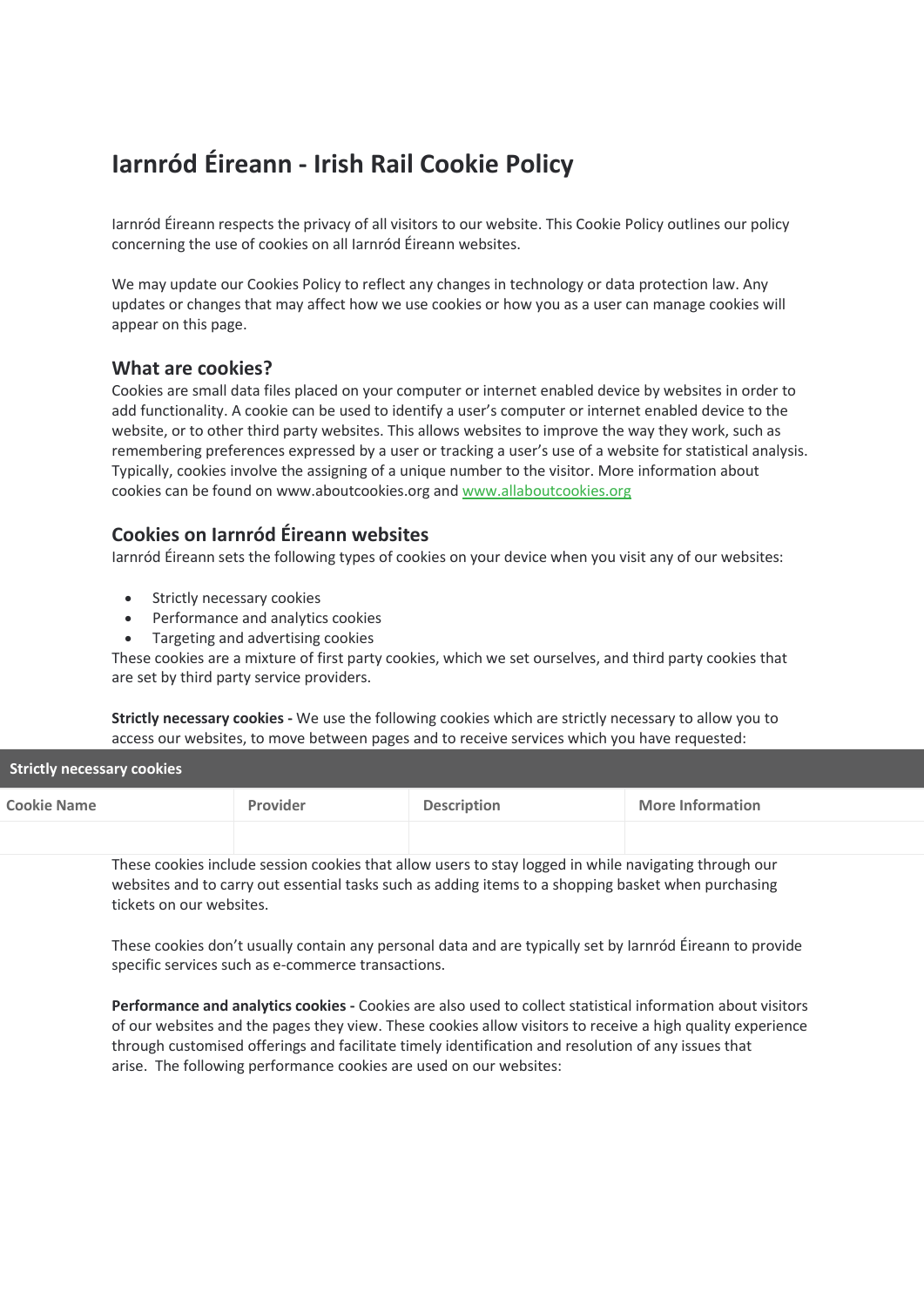| <b>Performance and analytics cookies</b> |                  |                                                                                                                                                    |                                                   |  |
|------------------------------------------|------------------|----------------------------------------------------------------------------------------------------------------------------------------------------|---------------------------------------------------|--|
| Cookie<br><b>Name</b>                    | Provider         | <b>Description</b>                                                                                                                                 | <b>More Information</b>                           |  |
| Google<br><b>Analytics</b>               | Google           | Non personal - digital analytics tools to analyse data<br>from all touchpoints in one place, for a deeper<br>understanding of customer experience. | https://www.google.com/analytics                  |  |
| Google Tag<br>Manager                    | Google           | Non personal - Tag Management Capabilities                                                                                                         | https://www.google.com/analytics/tag-<br>manager/ |  |
| Hotjar                                   | Hotjar           | Personal and Non Personal - Performance monitoring,<br>analytics, customer feedback and survey*                                                    | https://www.hotjar.com/                           |  |
| Survey<br>Monkey                         | Survey<br>Monkey | Personal and Non Personal - Customer feedback and<br>survey*                                                                                       | https://www.surveymonkey.com/                     |  |
| Marketo                                  | Marketo          | Personal - Newsletter communication                                                                                                                | https://www.marketo.com/                          |  |
| UserLike                                 | UserLike         | Personal and Non Personal - tool to have live chat<br>capabilities to assist customers* and statistical<br>information.                            | https://www.userlike.com/en/                      |  |
| <b>Botsify</b>                           | <b>Botsify</b>   | Personal and Non Personal - tool to have automated chat<br>capabilities to assist customers* and statistical<br>information.                       | https://botsify.com/                              |  |

Information collected by these cookies is aggregated and used anonymously. \*Where personal information is provided such as name, email, social media log in or contact number is only used for the purpose of the communication or to contact you in relation to the topic you were communication with us on.

**Targeting and advertising cookies -** Together with our partners and advertisers we use cookies to display advertisements that we believe are relevant to you and your interests. Third party advertisers and partners may analyse data they collect about your use of our websites in order to serve adverts to you on our websites or on other third party websites. We also work with advertisers in order to display our own adverts on third party websites, based on cookies set on your visit to our websites. Advertisers may also use information about your previous web activity to tailor the adverts which are displayed on our websites. Advertising/targeting cookies may also be used to track your responses to particular adverts, which helps advertisers to ensure that you see the most relevant advertisements in future, both on our websites and on third party websites. The following are targeting/advertising cookies are used on the Website:

| Targeting and advertising cookies |                 |                                    |                                                           |  |  |
|-----------------------------------|-----------------|------------------------------------|-----------------------------------------------------------|--|--|
| <b>Cookie Name</b>                | <b>Provider</b> | <b>Description</b>                 | <b>More Information</b>                                   |  |  |
| <b>Google Adsense</b>             | Google          | <b>Advertising and Retargeting</b> | https://www.google.com/adsense/start/#/?modal_active=none |  |  |
| <b>DoubleClick</b>                | Google          | Advertising and Retargeting        | https://www.doubleclickbygoogle.com/                      |  |  |
| Marketo                           | Marketo         | <b>Newsletter Analytics</b>        | https://www.marketo.com/                                  |  |  |

**Other third party cookies -** Some cookies that have been set on our websites are not related to Iarnród Éireann. When you visit a page with content embedded from a third party such as YouTube, Twitter or Facebook, these service providers may set their own cookies on your web browser.